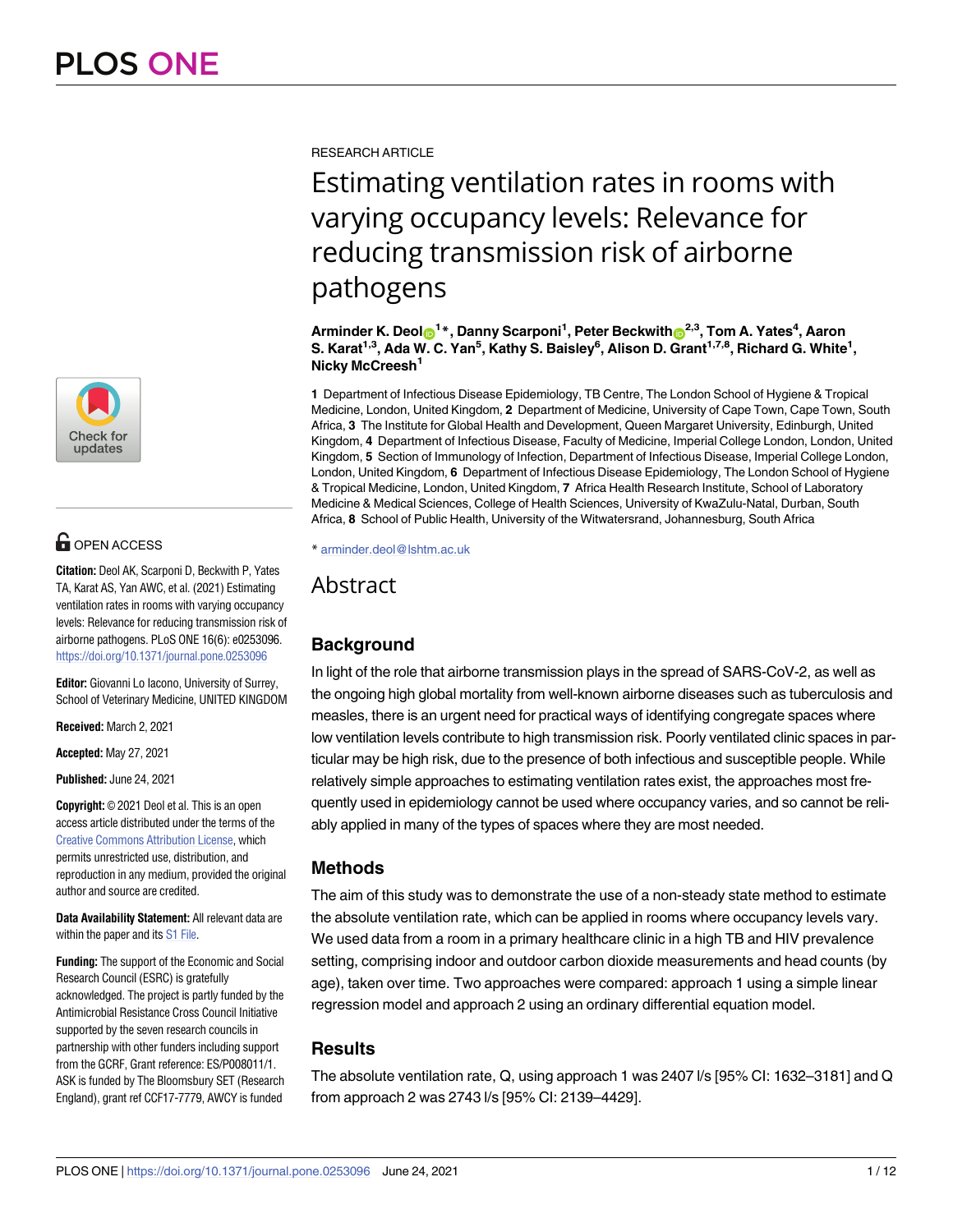<span id="page-1-0"></span>by a Wellcome Trust Investigator Award to Becca Asquith (103865Z/14/Z), AD, NM and RGW are funded by the UK Medical Research Council (MRC) and the UK Department for International Development (DFID) under the MRC/DFID Concordat agreement that is also part of the EDCTP2 programme supported by the European Union MR/P002404/1. RGW is additionally supported by the Bill and Melinda Gates Foundation (TB Modelling and Analysis Consortium: OPP1084276/OPP1135288, CORTIS: OPP1137034/OPP1151915, Vaccines: OPP1160830), UNITAID (4214-LSHTM-Sept15; PO 8477-0-600), and ESRC (ES/P008011/1). TAY is funded by an NIHR Academic Clinical Fellowship (ACF-2018-21-007) and acknowledges support from the NIHR Imperial Biomedical Research Centre (BRC). ADG is supported by ESRC (ES/ P008011/1), the Bill and Melinda Gates Foundation (OPP1212544\_2019) and the US National Institutes of Allergy and Infectious Diseases (1R01A1147321-01). NM and DS are supported by the Wellcome Trust grant number 218261/Z/19/Z. The funders had no role in study design, data collection and analysis, decision to publish, or preparation of the manuscript.

**Competing interests:** The authors have declared that no competing interests exist.

## **Conclusions**

We demonstrate two methods that can be used to estimate ventilation rate in busy congregate settings, such as clinic waiting rooms. Both approaches produced comparable results, however the simple linear regression method has the advantage of not requiring room volume measurements. These methods can be used to identify poorly-ventilated spaces, allowing measures to be taken to reduce the airborne transmission of pathogens such as Mycobacterium tuberculosis, measles, and SARS-CoV-2.

## **Introduction**

At the time of writing, over two million people have died from COVID-19 and there have been close to 100 million cases reported worldwide [[1\]](#page-10-0). The world has taken unprecedented measures to control its spread. The role of droplet infection in transmission was established very early in the pandemic, and current World Health Organization (WHO) COVID-19 control guidelines list a number of measures aimed at reducing or preventing droplet and fomite transmission, such as maintaining at least a 1 metre distance from others and regular hand washing [\[2](#page-10-0)]. However, it is now recognised that airborne transmission also plays a role in the spread of SARS-CoV-2 necessitating a range of additional control measures [\[3–5](#page-10-0)].

Well-known and long established airborne infectious diseases continue to cause large numbers of deaths, with tuberculosis (TB) and measles claiming an approximately 1.4 million and over 200,000 lives in 2019 respectively [\[6](#page-10-0), [7](#page-10-0)]. Work on TB and other airborne infectious diseases highlight the crucial role that ventilation levels play in transmission risk, especially in low- and middle-income settings with high TB and HIV prevalence [\[8–10\]](#page-10-0), and studies have shown that transmission could be reduced if facilities were better ventilated, particularly in key buildings such as clinics  $[11-14]$ . To help prevent transmission of pathogens by the airborne route, WHO has previously recommended natural ventilation of at least 60 ls<sup>-1</sup>/patient for general outpatient departments and wards [\[15\]](#page-10-0). To help identify inadequately ventilated spaces, however, it is necessary to be able to estimate levels of ventilation.

Two methods are commonly used in epidemiological research to estimate ventilation rates in indoor spaces. The first method is to estimate ventilation rates using carbon dioxide  $(CO_2)$ release experiments; that is, releasing  $CO<sub>2</sub>$  into an empty room and measuring the rate of  $CO<sub>2</sub>$ decay. These data can then be used to estimate ventilation rates [[16](#page-10-0)]. However, this method may not be feasible in a clinic setting, a) because the space must be empty of people (not always possible) and b) because in large spaces that cannot easily be made airtight, it may not be possible to achieve the peak  $CO<sub>2</sub>$  levels needed to perform accurate experiments.

The second method to characterise ventilation and indoor air quality in a room is using the steady-state methods demonstrated in Persily and de Jonge [\[17\]](#page-10-0). This is a simple and more practical approach to determining ventilation rates. The method only requires measurement/ estimation of the steady-state outdoor and indoor  $CO<sub>2</sub>$  levels and occupancy, and makes assumptions about the  $CO<sub>2</sub>$  generation rate per person, which the authors defined for a range of ages and levels of physical activity. Though this approach can be easily implemented in a clinical setting, the steady-state method may not accurately estimate the true ventilation rate, as the number of room occupants and  $CO<sub>2</sub>$  concentrations are unlikely to be constant.

Ventilation measurements obtained from these, or related methods, can then be used to estimate the potential risk of infection in an indoor space. The Wells-Riley model [[18](#page-10-0), [19](#page-10-0)] [\(Eq](#page-2-0)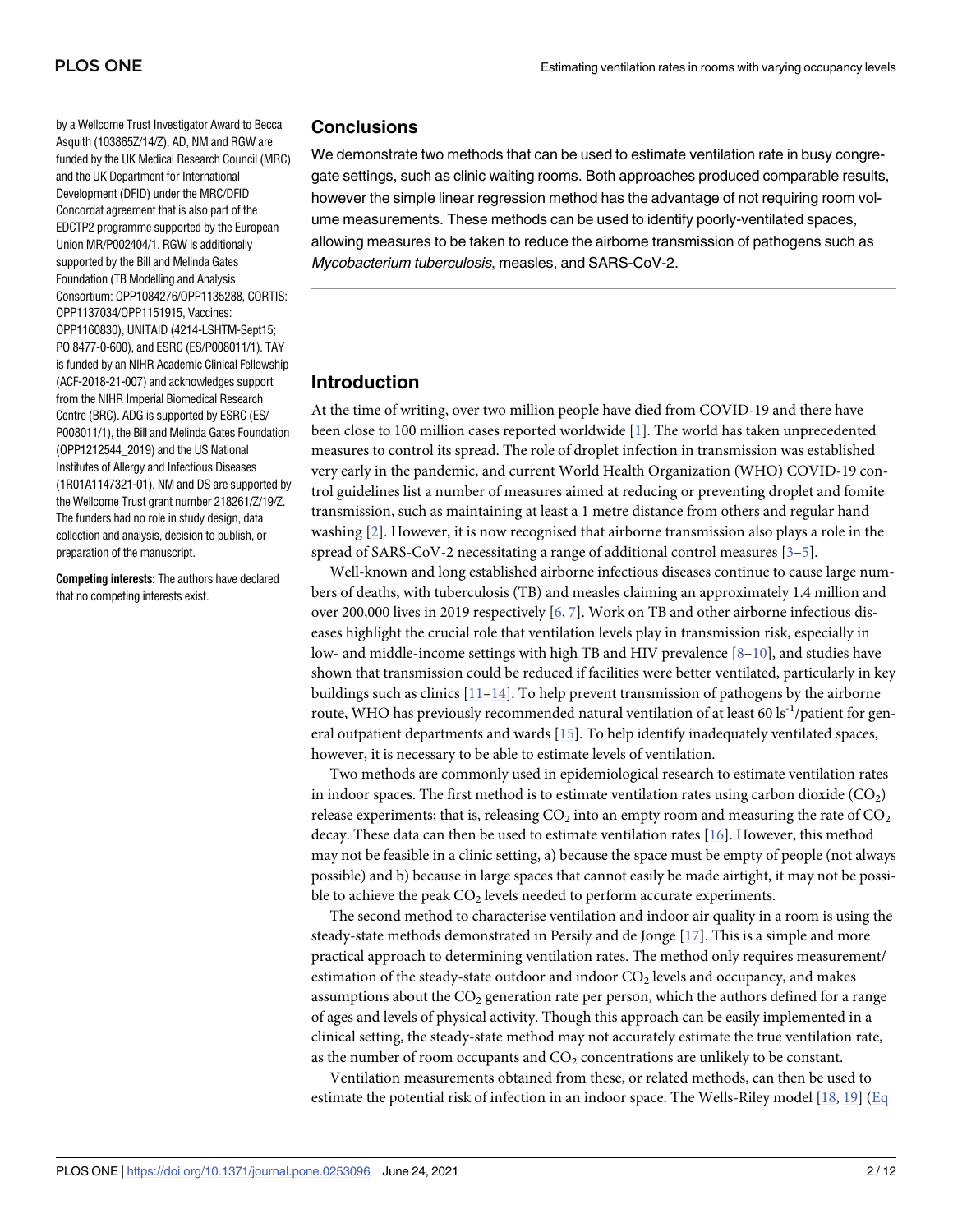<span id="page-2-0"></span>1) is an example of a method that can be used, under steady-state conditions, to estimate the probability of infection in a susceptible individual (*P*). The input parameters are: the number of infectious individuals present (*I*), the number of infectious doses ('quanta') produced by each infectious individual per unit time  $(q)$  [[20](#page-11-0)], the volume of air inhaled by susceptible people per unit time (*p*), the absolute ventilation rate (*Q*), and time (*t*). Usually, I, p and q have to be assumed.

$$
P = 1 - \exp\left(-\frac{I p q t}{Q}\right) \tag{1}
$$

Rudnick and Milton [[19](#page-10-0)] adapted Eq 1 to allow for non-steady state conditions (Eq 2). Here, n is the number of people in the ventilated space and  $\bar{f}$  is the average fraction of indoor air that is exhaled breath:

$$
P = 1 - exp\left(-\frac{\bar{f} Iqt}{n}\right) \tag{2}
$$

where  $\bar{f}$  can be calculated from:

$$
\bar{f} = \frac{C_{in} - C_{out}}{c_a} \tag{3}
$$

where  $C_{in}$  is the volume fraction of  $CO_2$  in indoor air,  $C_{out}$  is the volume fraction of  $CO_2$  in outdoor air, and  $C_a$  is the volume fraction of  $CO_2$  added to exhaled breath [[19](#page-10-0)]. This approach has been widely adopted but does not permit disaggregation of the contributions that overcrowding versus poor ventilation make to transmission risk.

In this paper, we demonstrate the application of a simple non-steady state method to calculate absolute ventilation rates in a busy clinic waiting area with fluctuating occupancy. This method is suitable for routine use in such spaces, during operational hours, and requires no additional equipment beyond the  $CO<sub>2</sub>$  dataloggers typically used in such research in epidemiology.

#### **Methods**

#### **Data**

The methods were applied using data from the *Umoya omuhle* project [\[21\]](#page-11-0), a large multi-disciplinary research project that aims to generate novel interventions for tuberculosis infection prevention and control (IPC) in primary healthcare clinics in Western Cape and KwaZulu-Natal, two provinces in South Africa. As part of this project, ventilation measurements were undertaken in clinical spaces in ten primary healthcare clinics, using a combination of both  $CO<sub>2</sub>$  release experiments and paired indoor and outdoor  $CO<sub>2</sub>$  measurements. Here, we focus on one naturally ventilated clinic waiting room.

Datalogging Indoor Air Quality Meters, model 800050 (Sper Scientific, Scottsdale, Arizona; accuracy  $+/-$  75 ppm) were used to measure  $CO<sub>2</sub>$  levels.  $CO<sub>2</sub>$  measurements were taken at three central locations within the room, with one concurrent measurement taken immediately outside of the space to measure  $CO<sub>2</sub>$  in the replacement air. Sets of measurements were taken approximately every 20 minutes with headcounts of room occupants (by age category) collected concurrently by research staff. Room dimensions were measured using a laser distance meter (Bosch PLR 40R, Robert Bosch GmbH Gerlingen, Germany, accuracy +/- 2.0mm), and used to estimate room volumes. All data were entered in Microsoft Excel and data analyses were carried out using R version 3.6.0 [\[22\]](#page-11-0).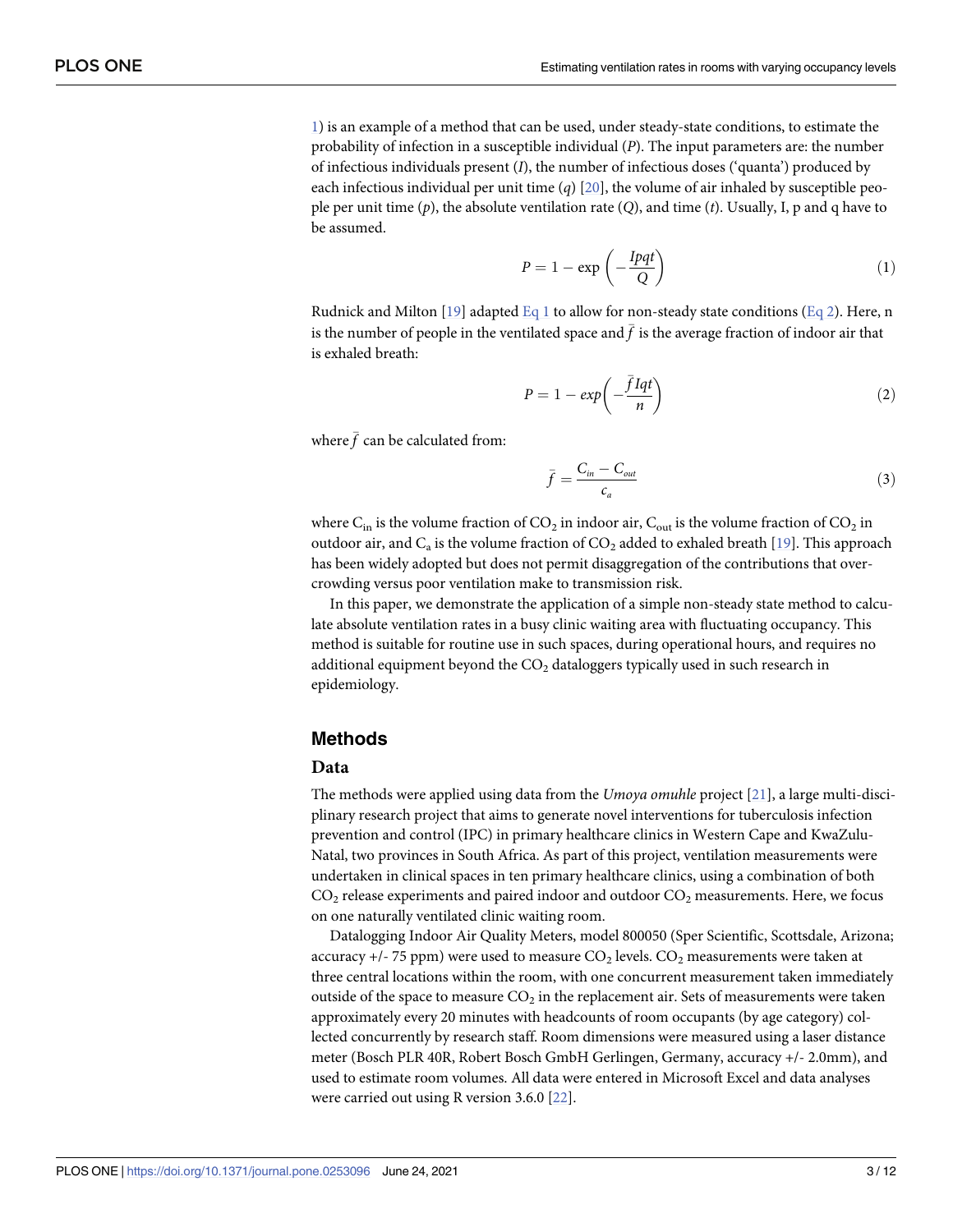#### <span id="page-3-0"></span>**Models**

**Steady state approach.** The methods applied in this study expand upon the model used by Persily and de Jonge [\[17\]](#page-10-0). In the original study, the authors described the relationship between steady-state  $CO<sub>2</sub>$  concentration and ventilation rate as follows:

$$
Q = \frac{G}{C_{in,ss} - C_{out}}\tag{4}
$$

Where G is the  $CO_2$  generation rate per person (taken from [\[17\]](#page-10-0)),  $C_{\text{out}}$  is the outdoor concentration of  $CO_2$ , and Q and  $C_{\text{in,ss}}$  are the steady-state ventilation rate per person and indoor  $CO<sub>2</sub>$  concentration, respectively (Table 1). This method does not allow for non-steady state  $CO<sub>2</sub>$  or number of occupants, but is rather a 'snapshot' of the situation, and will be inaccurate if occupancy or ventilation levels vary.

**Non-steady state approach.** The method used by Persily and de Jonge [\[17\]](#page-10-0) was adapted to allow for changing concentrations of indoor  $CO<sub>2</sub>$  and number of occupants. Two approaches were investigated: approach 1, using simple linear regression, and approach 2, which calculated the rate of change in  $CO<sub>2</sub>$  concentration accounting for the number of individuals at each elapsed time point, t, using ordinary differential equations.

For both approaches, the mean indoor  $CO<sub>2</sub>$  concentration was calculated at each time point across the three monitors. The total  $CO<sub>2</sub>$  generation rate (G) at each time point was estimated by multiplying the number of individuals in each age group in the room at that time point by the corresponding G for those individuals, using the reference values provided by Persily and de Jonge [\[17\]](#page-10-0). Both approaches assumed a well-mixed air space. For approach 2, the differential equation  $(Eq 9)$  $(Eq 9)$  was simple enough to be solved analytically. The formula for the indoor  $CO<sub>2</sub>$  concentration was expressed in terms of the integral of the outdoor  $CO<sub>2</sub>$  concentration and the generation rate (G) over time. Since such quantities were known at the 10 points in time when measurement were taken, the integral was approximated using the trapezoidal rule between those points. For the sensitivity analysis, we evaluated the effects on the estimated ventilation rates (using both approaches) of assuming different rates of occupant metabolic activity.

To determine the best fitting model (between approach 1 and approach 2), the sum of squares due to regression (SSR) was used, where the smallest value of SSR represented the best fitting model to the clinic data.

*Approach 1*. *Simple linear regression*. This was a direct adaptation from Eq (4). We fit a simple linear regression model for the relationship between the difference in  $CO<sub>2</sub>$  concentration (Cin–C<sub>out</sub>) at each time point (Table 1) and the total  $CO_2$  generation rate at each time point (n (t)G, which is given by =  $n_{\text{age}-1}G_{\text{age}-1} + n_{\text{age}-2}G_{\text{age}-2}...$   $n_{\text{age}-i}G_{\text{age}-i}$ ), where the slope of the line

| Parameter        | Definition                                                                                             |                    |  |
|------------------|--------------------------------------------------------------------------------------------------------|--------------------|--|
| $m_{in}$         | $(C_{in}/1x10^6)V$ = volume of CO <sub>2</sub> in the room                                             |                    |  |
| $C_{in}$         | concentration of $CO2$ in the room                                                                     | ppm                |  |
| $C_{\text{out}}$ | concentration of outdoor CO <sub>2</sub>                                                               | ppm                |  |
| V                | room volume                                                                                            |                    |  |
| Q                | Ventilation rate                                                                                       | $\mathrm{ls}^{-1}$ |  |
| n                | Number of individuals (occupancy)                                                                      |                    |  |
| G                | Total CO <sub>2</sub> generation rate = $(n_{age 1}G_{age_1} + n_{age_2}G_{age_2} n_{age_i}G_{age_i})$ | $\mathrm{ls}^{-1}$ |  |
|                  | Time elapsed from start of data collection                                                             | s                  |  |

**Table 1. Definitions of parameters.**

<https://doi.org/10.1371/journal.pone.0253096.t001>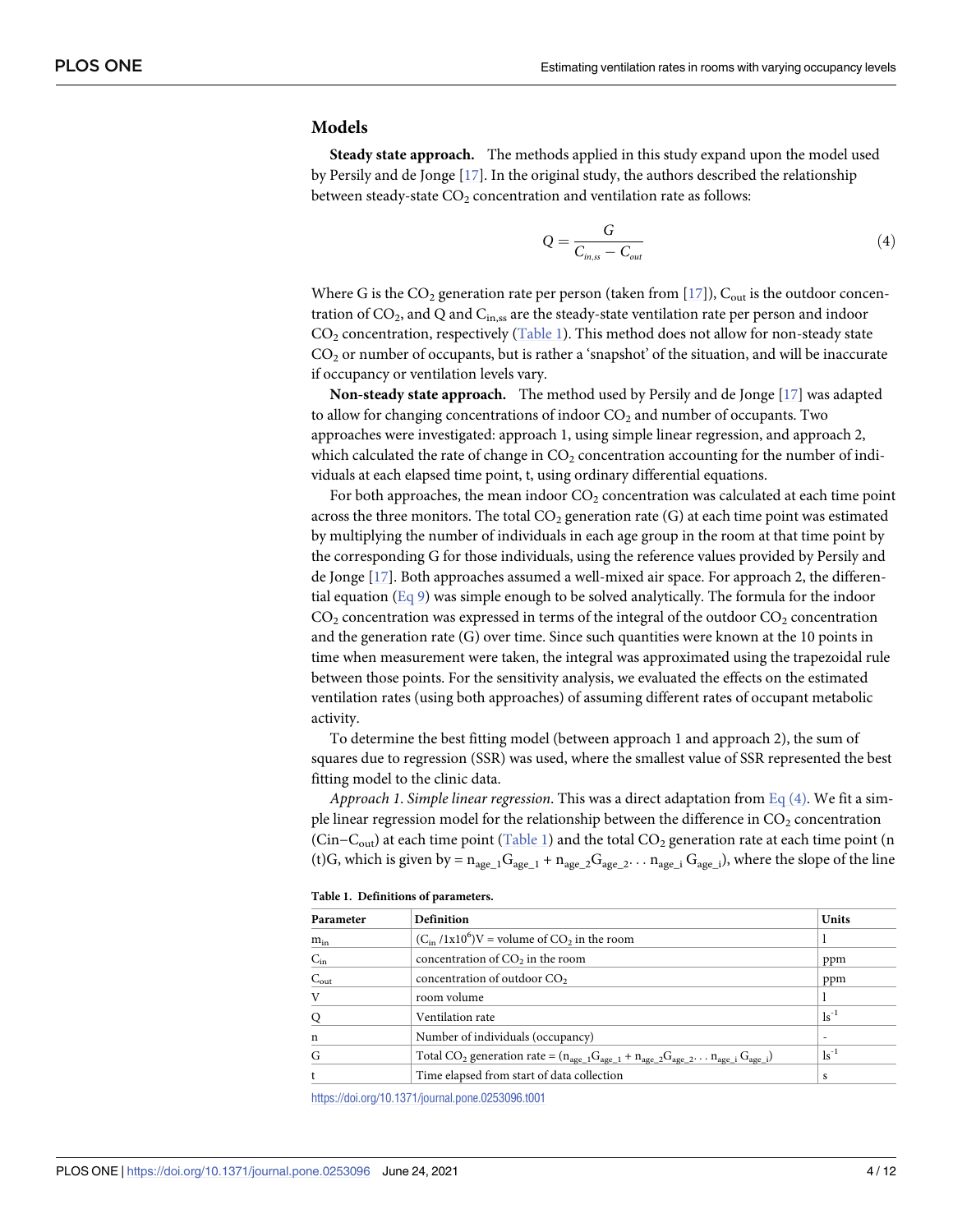<span id="page-4-0"></span>provided Q. Note that to ensure that a total generation rate of zero corresponded to no difference in  $CO<sub>2</sub>$  concentration, we constrained linear the y- intercept to be zero.

*Approach 2*. *Ordinary differential equation for non-steady state model*. The rate of change of  $CO<sub>2</sub>$  in the room was calculated by:

$$
\frac{dm_{in}}{dt} = C_{out}Q - C_{in}Q + n(t)G\tag{5}
$$

where the term  $n(t)G = n_{age\_1}G_{age\_1} + n_{age\_2}G_{age\_2}... n_{age\_i}$  G<sub>age\_i</sub> represents the individuals contributing to exhaled air.

Dividing both sides of the equation by V and substituting  $C_{in} = m_{in} / V$  (from [Table](#page-3-0) 1), we get:

$$
\frac{dC_{in}}{dt} = \frac{(C_{out} - C_{in})Q + n(t)G}{V}.
$$
\n(6)

 $Eq(5)$  is a linear differential equation of first order, which can be solved analytically using an integrating factor. Bringing all terms in *Cin* to the left, we get the equation in its standard form

$$
\frac{dC_{in}}{dt} + \frac{Q}{V} C_{in} = \frac{C_{out}Q + n(t)G}{V}.
$$
\n(7)

The integrating factor is then

$$
u(t) = \exp\left(\int \frac{Q}{V} dt\right) = \exp\left(\frac{Q}{V}t\right)
$$
\n(8)

and the solution of Eq  $(6)$  is

$$
C_{in}(t) = u(t)^{-1} \left( C_{in}(0) + \int_{0}^{t} u(t') \left( \frac{C_{out}(t')Q + n(t')G}{V} \right) dt' \right).
$$

Substituting (8) we obtain

$$
C_{in}(t) = \exp\left(-\frac{Q}{V}t\right) \left(C_{in}(0) + \int_{0}^{t} \exp\left(\frac{Q}{V}t'\right) \left(\frac{C_{out}(t')Q + n(t')G}{V}\right)dt'\right).
$$
 (9)

For any given value of Q, the integrand  $\exp\left(\frac{Q}{V}t'\right) \left(\frac{C_{out}(t')Q + n(t')G}{V}\right)$ *V*  $\mathcal{L}$   $\mathcal{L}$   $\mathcal{L}$   $\mathcal{L}$ in (9) was known at the 10 points in time in [Table](#page-5-0) 2: the integral in (9) (and therefore the value of *Cin*(*t*) was then approximated using the trapezoidal rule between those 10 points in time.

The model was fitted to the ventilation data collected from the clinic room and the best fitting value of Q was determined by minimising the residual sum of squares. The 95% confidence interval was calculated through bootstrap resampling where 1000 iterations were carried out to develop a marginal range of values of Q in order to derive 2.5% and 97.5% percentiles.

#### **Ethics approval and consent to participate**

This study received ethical approval from the Biomedical Research Ethics Committee of the University of KwaZulu-Natal (ref. BE082/18), the Human Research Ethics Committee of the Faculty of Health Sciences of the University of Cape Town (ref. 165/2018), the Research Ethics Committee of Queen Margaret University (ref. REP 0233), and the Observational/Interventions Research Ethics Committee of the London School of Hygiene & Tropical Medicine (ref. 14872).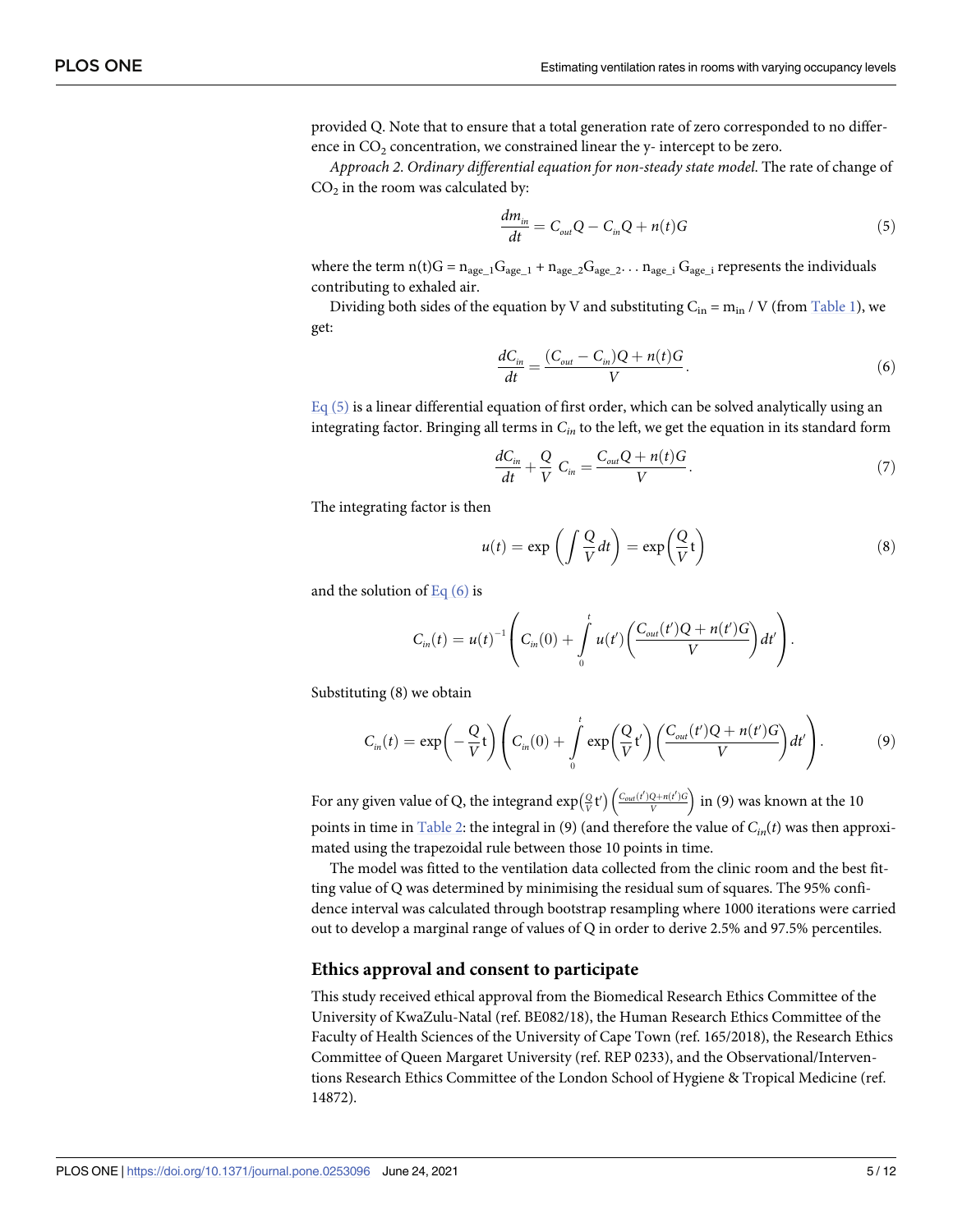| Time  | (s)      | Time elapsed $\vert$ Outdoor CO <sub>2</sub> conc.<br>$(ppm^*)$ | Indoor1<br>$CO2$ conc.<br>$(ppm^*)$ | Indoor <sub>2</sub><br>$CO2$ conc.<br>$(ppm^*)$ | Indoor3<br>$CO2$ conc.<br>$(ppm^*)$ | Older children and | Children (1-5<br>years) | Infants $(<1$<br>years) | Total occupa- |
|-------|----------|-----------------------------------------------------------------|-------------------------------------|-------------------------------------------------|-------------------------------------|--------------------|-------------------------|-------------------------|---------------|
|       |          |                                                                 |                                     |                                                 |                                     | adults             |                         |                         | ncy           |
|       |          |                                                                 |                                     |                                                 |                                     | $($ >5 years)      |                         |                         |               |
| 9:40  | $\Omega$ | 398                                                             | 408                                 | 425                                             | 505                                 | 37                 | 6                       |                         | 44            |
| 10:00 | 1200     | 373                                                             | 422                                 | 428                                             | 483                                 | 32                 | 6                       | 2                       | 40            |
| 10:21 | 2460     | 403                                                             | 438                                 | 449                                             | 464                                 | 26                 |                         |                         | 34            |
| 10:40 | 3600     | 403                                                             | 416                                 | 436                                             | 456                                 | 29                 | 6                       | 2                       | 37            |
| 11:03 | 4980     | 401                                                             | 401                                 | 420                                             | 432                                 | 19                 | 2                       |                         | 22            |
| 11:25 | 6300     | 411                                                             | 401                                 | 399                                             | 403                                 | 7                  |                         |                         | 9             |
| 11:50 | 7800     | 406                                                             | 400                                 | 397                                             | 396                                 | 6                  | $\mathbf{0}$            | $\mathbf{0}$            | 6             |
| 12:09 | 8940     | 409                                                             | 402                                 | 402                                             | 402                                 | 4                  | $\mathbf{0}$            | $\Omega$                | 4             |
| 12:34 | 10440    | 398                                                             | 392                                 | 396                                             | 398                                 |                    | $\theta$                | $\Omega$                |               |
| 12:50 | 11400    | 399                                                             | 400                                 | 400                                             | 401                                 | 2                  |                         | $\Omega$                | 3             |

<span id="page-5-0"></span>[Table](#page-4-0) 2. Carbon dioxide  $(CO_2)$  measurements taken immediately outside the room, from three  $CO_2$  meters at central locations within the room, and concurrent **headcounts of room occupants.**

 $*<sub>ppm</sub> = parts per million.$ 

<https://doi.org/10.1371/journal.pone.0253096.t002>

## **Results**

Head counts for the clinic waiting room showed a higher level of occupancy in the early part of the morning, falling over the period of measurement (Table 2). The average outdoor  $CO<sub>2</sub>$ concentration was 400 ppm and the average indoor  $CO<sub>2</sub>$  concentration (across three monitors and all time points) was 419 ppm. Mean room occupancy throughout the data collection period (of 3 hours 10 mins) was 20 individuals. The room volume was measured to be 135,363 litres (Table 3).

The concentration of CO2 in the air varied with the number of people in the clinic room [\(Fig](#page-6-0) 1), as would be expected.

In the primary analysis, the level of physical activity was assumed to be 1.2 metabolic equivalents (MET), assuming occupants were sitting quietly. The corresponding  $CO<sub>2</sub>$ generation rates (G) were obtained from Persily and de Jonge [[17\]](#page-10-0): the *<*1 year old age group  $(G = 0.00105 \text{ ls}^{-1})$ , 1 to 5 year olds  $(G = 0.001975 \text{ ls}^{-1})$  and those in all age categories above this group  $(G = 0.00377 \text{ ls}^{-1} [17]$  $(G = 0.00377 \text{ ls}^{-1} [17]$  $(G = 0.00377 \text{ ls}^{-1} [17]$ ; which is the mean of G provided for all older age brackets).

Both approaches showed comparable results though, using the SSR, approach 2 was found to be the best fitting model (Figs  $2$  and  $3$  for model fits and Table 3). The absolute ventilation rate was quantified as 2407 ls<sup>-1</sup> (95% CI: 1632–3181) and 2743 ls<sup>-1</sup> (95% CI: 2139–4429) for approach 1 and approach 2, respectively (Table 3).

Table 3. Results of approach 1 (linear regression) and approach 2 (model fit) for estimating the absolute ventila**tion rate (Q) in the clinic waiting room.**

|                                                                  | Approach 1         | Approach 2           |  |
|------------------------------------------------------------------|--------------------|----------------------|--|
| Room use                                                         | Waiting area       |                      |  |
| Volume of space (1)                                              | 135363             |                      |  |
| Duration of measurement (s)                                      | 11400              |                      |  |
| SSR                                                              | $2 \times 10^{-9}$ | $1.7 \times 10^{-9}$ |  |
| Absolute ventilation rate, Q $(95\% \text{ CI}, \text{ls}^{-1})$ | 2407 (1632-3181)   | 2743 (2139-4429)     |  |

SSR: sum of squares due to regression; CI: confidence interval.

<https://doi.org/10.1371/journal.pone.0253096.t003>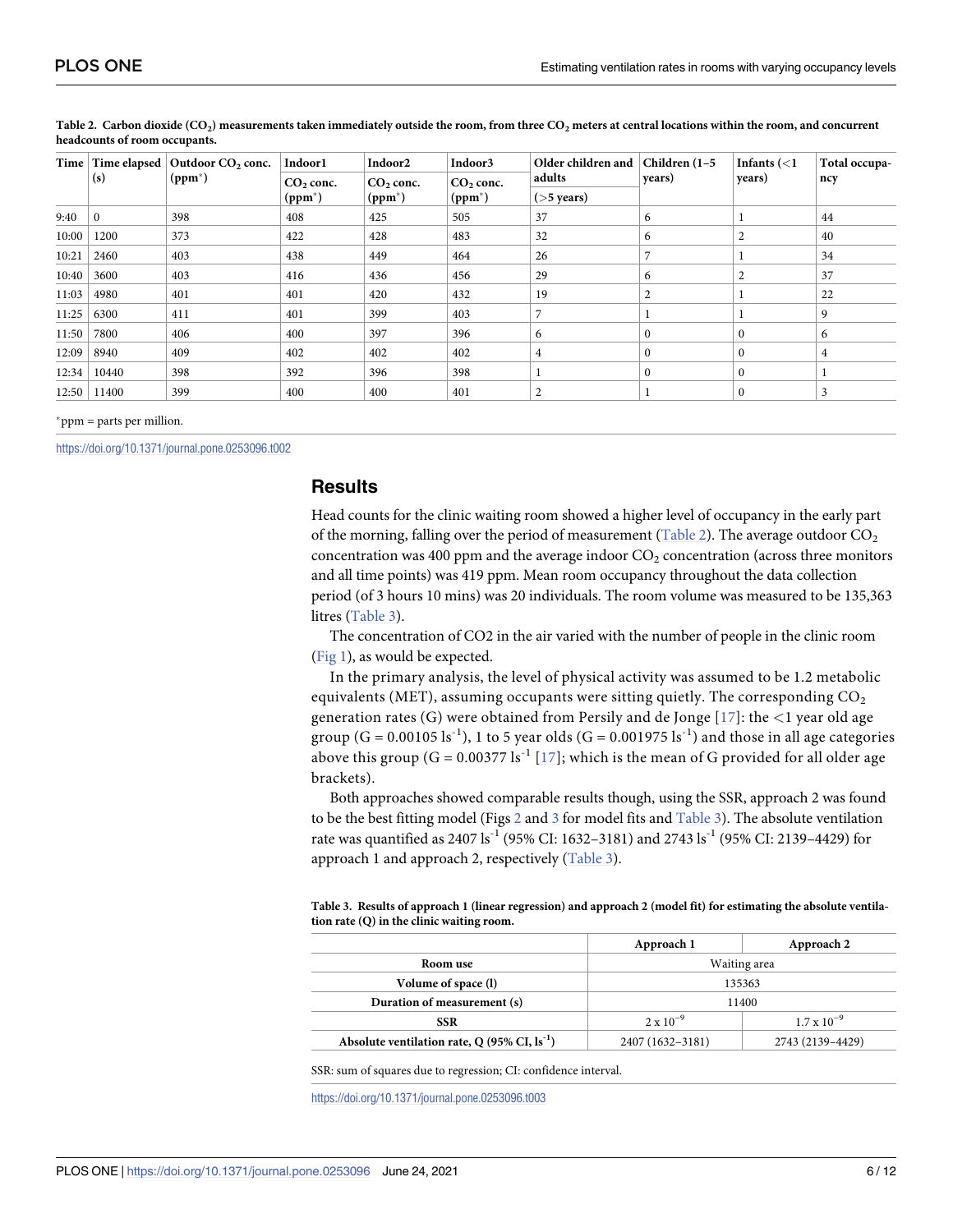<span id="page-6-0"></span>



<https://doi.org/10.1371/journal.pone.0253096.g001>

#### **Sensitivity analyses**

We compared our original estimate, which assumed a metabolic activity of 1.2 MET, with estimates assuming 1.0, 1.4, and 1.6 MET ([Table](#page-7-0) 4). For example, 1.0–1.3 MET represent states such as lying down, sitting quietly (such as when reading or writing), or standing still; 1.5 MET is seen when sitting whilst carrying out light tasks, such as office work; and 3.0 MET is seen in individuals carrying out light standing tasks, such as filing [[17](#page-10-0)]. Note, certain disease states would be expected to increase the metabolic rate.

Regardless of the approach used, the resulting estimates of the absolute ventilation rate, Q, increased by approximately 400  $\mathrm{ls}^{-1}$  for each 0.2 MET increase in the assumed metabolic activity level.

Differences were evident in the data between the first and last five observations (Fig 1 and [Table](#page-5-0) 2), and we therefore estimated ventilation rates separately for the two time periods. Estimates of Q were similar using the first five observation compared to using all ten observations  $(2510 \text{ ls}^{-1}$  compared to 2407 ls<sup>-1</sup> using approach 1, and 2571 ls<sup>-1</sup> compared to 2743 ls<sup>-1</sup> using approach 2.). Neither approach gave meaningful results using the last five observations only (see S1 [File](#page-9-0)).

Finally, we showed that our results are not overly sensitivity to greater gaps in time between observations (see S1 [File\)](#page-9-0).



[Fig](#page-5-0) 2. Difference between indoor and outdoor  $CO_2$  readings (ppm = parts per million) against the total  $CO_2$ **generation rate at each time point (ls-1).** Line represents the best fit by linear regression with y-intercept constrained to be zero.

<https://doi.org/10.1371/journal.pone.0253096.g002>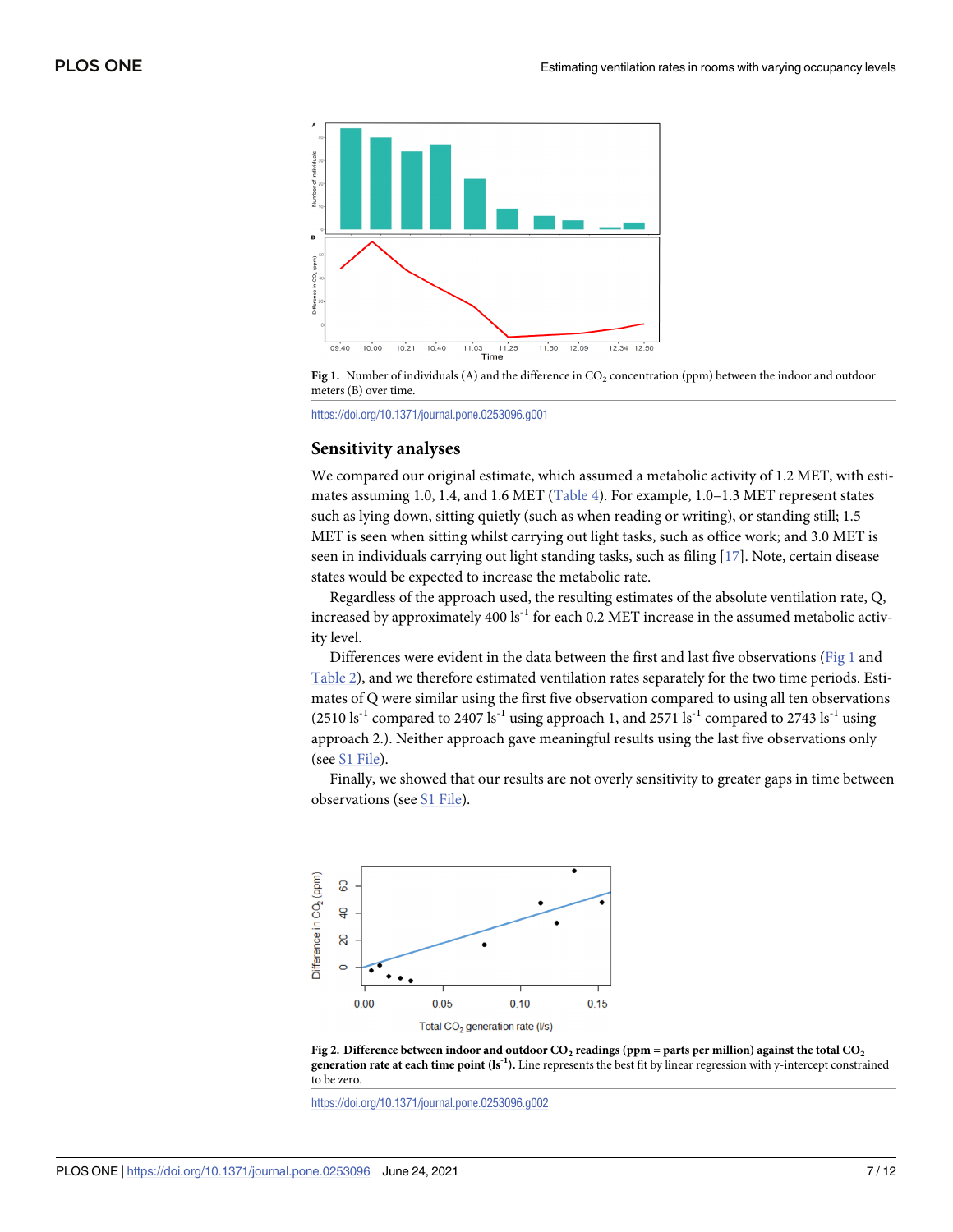<span id="page-7-0"></span>



<https://doi.org/10.1371/journal.pone.0253096.g003>

#### **Discussion**

The role of airborne transmission of SARS-CoV-2 in the COVID-19 pandemic has brought to the forefront the critical need for adequate ventilation in indoor congregate settings such as clinic waiting rooms. Improved ventilation would not only potentially reduce COVID-19 deaths, but would also reduce the high numbers of deaths that continue to occur from other airborne infectious diseases such as tuberculosis [[6](#page-10-0)]. It can be difficult to estimate ventilation in these settings however, and the approaches that are typically used in epidemiology do not account for fluctuating occupancy and  $CO<sub>2</sub>$  concentration over the course of a day. In this paper, we demonstrate a simple method that overcomes these limitations, and is suitable for widespread use both in epidemiological research and by facility managers.

To help prevent transmission of pathogens by the airborne route, the World Health Organization has previously recommended natural ventilation of at least 60 ls<sup>-1</sup>/patient for general outpatient departments and wards [[15](#page-10-0)]. In this study, the average absolute ventilation rate of the clinic waiting room was estimated to be 120 ls<sup>-1</sup>/patient using approach 1 and 137 ls<sup>-1</sup>/ patient using approach 2.

Both non-steady state approaches produced similar estimates of the absolute ventilation rate with a relative difference in Q of 13% between the two approaches. However, approach 1 did not require room volume measurements and was technically and computationally less intensive than approach 2. Approach 1 produces estimates that are likely to be sufficiently accurate for most applications, and the analyses are considerably simpler to conduct. However, it is worth noting that approach 2 may work better in poorly ventilated spaces where CO2 levels may take some time reach equilibrium, as the method does not assume equilibrium is instantaneously achieved. Both approaches need further validation.

| <b>Metabolic activity (MET)</b>                     | 1.0                              | 1.2              | 1.4              | 1.6              |        |
|-----------------------------------------------------|----------------------------------|------------------|------------------|------------------|--------|
| $CO2$ generation rate in each age group $(1s^{-1})$ | $<$ 1 vear olds                  | 0.0009           | 0.0011           | 0.0013           | 0.0014 |
|                                                     | 1-5 year olds                    | 0.0016           | 0.0020           | 0.0023           | 0.0026 |
|                                                     | Mean across all other age groups | 0.0031           | 0.0038           | 0.0044           | 0.0050 |
| $Q^*$ from Approach 1 (95% CI, $ls^{-1}$ )          | 1977 (1341-2614)                 | 2407 (1632-3181) | 2810 (1906-3714) | 3190 (2163-4216) |        |
| $Q^*$ from Approach 2 (95% CI, $ls^{-1}$ )          | 2258 (1629-3704)                 | 2743 (2139-4429) | 3200 (2470-5346) | 3639 (2765-5767) |        |

[Table](#page-6-0) 4. Carbon dioxide generation rate  $(Is^{-1})$  in each age group for each level of metabolic activity (MET [[17\]](#page-10-0)).

�CI: confidence interval; CO2: carbon dioxide; MET: metabolic equivalents; Q: absolute ventilation rate.

<https://doi.org/10.1371/journal.pone.0253096.t004>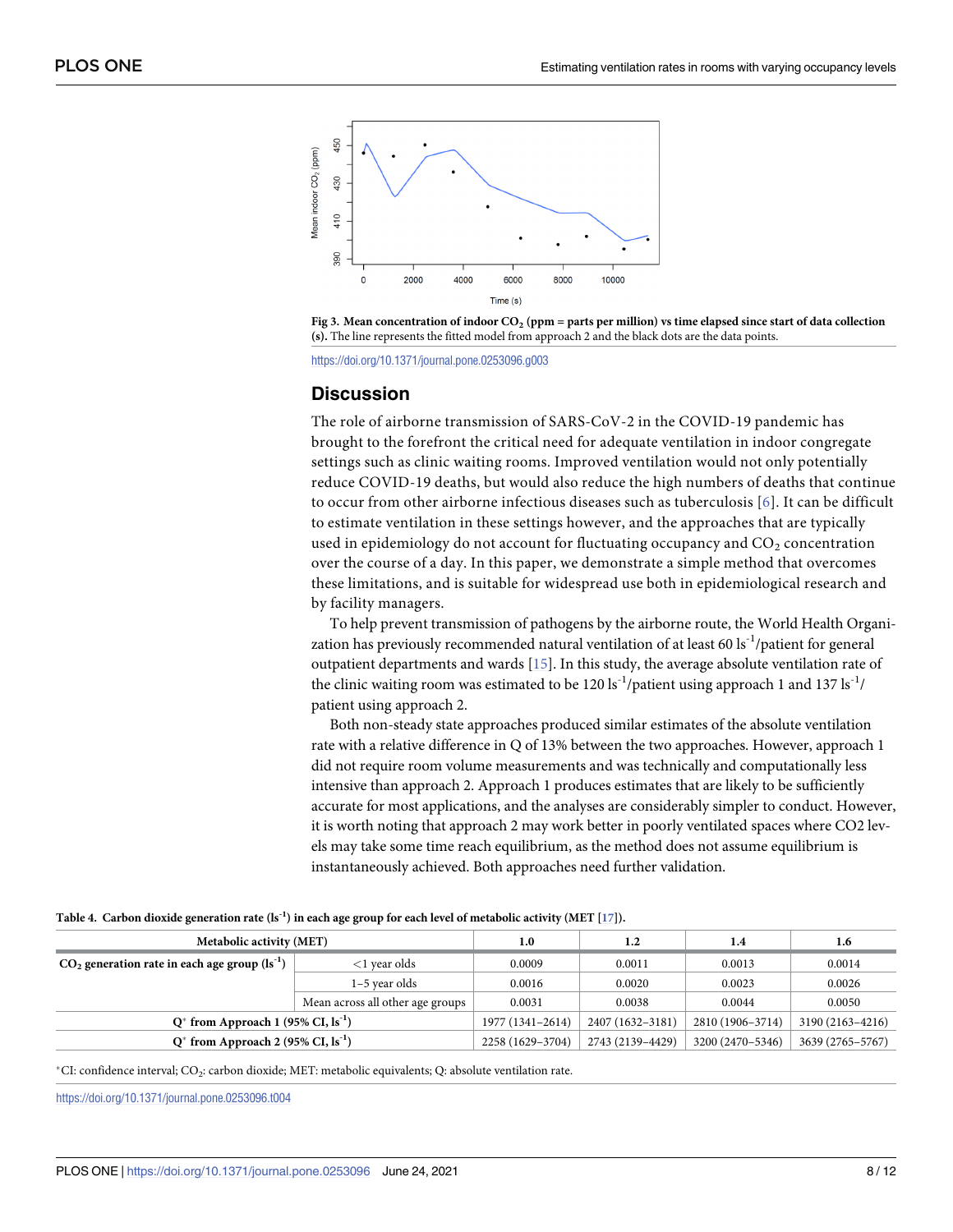<span id="page-8-0"></span>The estimated 95% confidence intervals were large, with a range of 1549 with approach 1, and 2290 with approach 2. These confidence intervals should be interpreted as reflecting both the uncertainty we have in the true ventilation rate, but also any variation in the ventilation rate that occurred over the 3 hour data collection period. For instance, due to windows being open or closed, or changes in wind speeds or direction.

We only present results for one space in a single clinic, recorded on one day only. As such, our results are not designed to be representative of clinics in the province, or even of the clinic as a whole. When applying these methods elsewhere, there are a number of adaptations to the data collection method described here that could improve the accuracy and generalisability of ventilation estimates. Firstly, the duration of data collection was only 3 hours 10 mins for the dataset used in this study. The outputs may, therefore, not be representative of a full clinic day. Specifically, the time with the highest occupant density (early mornings) was not captured. Additionally, there is likely to be substantial variation in ventilation rates between days, as a result of differences in daily wind speed, wind direction, and whether doors and windows were opened or closed, and more generally, seasonality. Using data collected over a range of days and weather conditions would help produce a more accurate and representative estimate of absolute ventilation. Taking more regular  $CO<sub>2</sub>$  measurements over a longer period can be easily done, particularly if meters can be left in situ [[13](#page-10-0)]. Recording  $CO<sub>2</sub>$  measurements and headcount data at more frequent intervals may also improve estimates, although our sensitivity analysis suggests that the method is not overly sensitive to moderate gaps between observations (S1 [File\)](#page-9-0).

All occupants were assumed to have the same level of metabolic activity (although the variation in CO2 generation rates between age groups was taken into account). Sensitivity analyses showed that a slight change in assumed activity levels (such as sitting quietly [1.0–1.3 MET] vs sitting with light tasks such as doing office work [1.5 MET]) resulted, in this space, in an increase of approximately 500 ls<sup>-1</sup> in the estimated absolute ventilation rate per  $0.2 \text{ MET}$ change in activity. A better understanding of the metabolic rate of individuals in clinical and other congregate spaces could help resolve this uncertainty. Both approaches assume that air is well mixed. The three indoor  $CO<sub>2</sub>$  dataloggers, situated in different places in the room, recorded very similar values to each other for most of the data collection period, suggesting that this assumption was reasonable. Their values differed from each other at the start of the period, however, and the assumption may therefore not have been true for the first part of the data collection. Additionally, both approaches assume that the replacement air comes only from the outside space where the meter is located. Where spaces adjoin other occupied spaces and exhaled breath from adjacent spaces make a contribution to  $CO<sub>2</sub>$  levels, the absolute ventilation rate may be underestimated. However, ventilation from other occupied areas will likely not result in the same reductions in transmission risk, and so this is not a major limitation.

Finally, [Table](#page-5-0) 2 and [Fig](#page-6-0) 1 show a notable difference between data in the first half of the morning, where attendance was high and the indoor  $CO<sub>2</sub>$  concentration was well above the outdoor concentration, and data in the second half of the morning, where few people were in the room and the levels of indoor and outdoor CO<sub>2</sub> were very similar. For this reason, we used approaches 1 and 2 to estimate the absolute ventilation rate in the first half/second half of the morning separately (cf. S1 [File](#page-9-0) for more details on this analysis). While both approaches worked well on the first five observations, they led to unreliable estimates for Q when applied to the last five observations. This is likely due to the difference between outdoor and indoor  $CO<sub>2</sub>$  concentration being below the accuracy of the instrument for all last five observations. This demonstrates that these methods may fail in settings were numbers of people are low and ventilation rates high, although this could be mitigated by the use of more precise  $CO<sub>2</sub>$  dataloggers. As government-mandated lockdowns are lifted in many countries, and people return to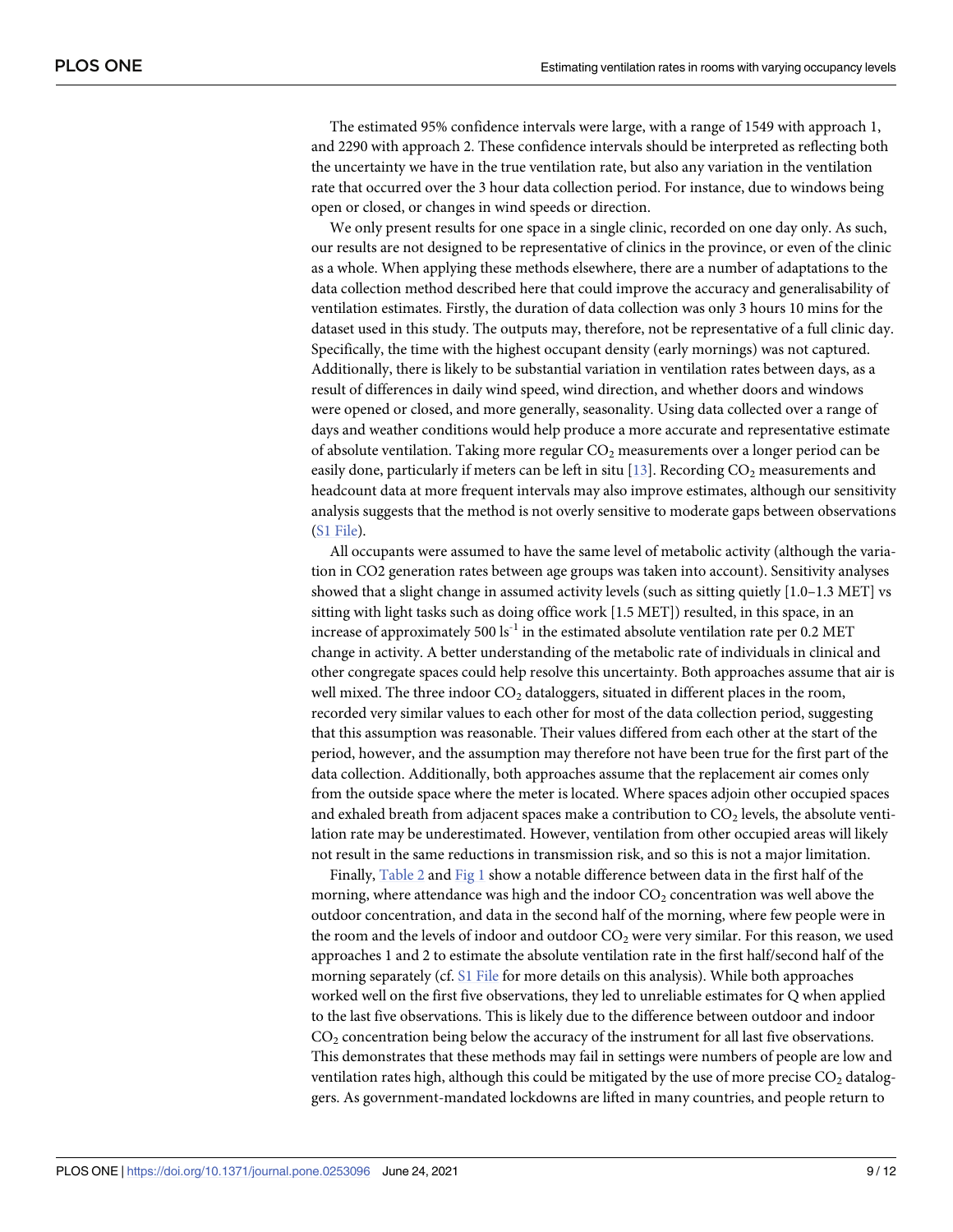<span id="page-9-0"></span>crowded congregate settings, a simple and readily scalable method may help to identify spaces where inadequate ventilation may result in high SARS-CoV-2 transmission risk. Methods that calculate the absolute ventilation rate are preferable, as approaches that calculate only transmission risk fail to partition that risk into overcrowding versus inadequate ventilation–problems with distinct solutions.

The method demonstrated in this study improves on the existing approaches typically used in epidemiological research, by allowing ongoing estimation of ventilation levels in busy spaces where the number of people present and ventilation rate may change over time. Data collection requires only a  $CO<sub>2</sub>$  meter and minimal training. The proposed analysis could be readily programmed into a mobile phone application or an online calculator. In summary, of the two approaches explored in this paper, we would recommend approach 1 and suggest further work to validate the method in other settings. This could include comparing the  $CO<sub>2</sub>$  release method with the approaches used in this study, or taking simultaneous measurements with balometers. However, we note that such comparisons are inherently limited. The former by the fact that contemporaneous measurement is not possible, given one approach requires to space to be occupied, and the other requires it to be empty. The latter as balometers could not be used on all ventilation points in a space in which people are entering and exiting.

Simple reorganisation of the workplace or low cost retrofits can have a significant impact on the absolute ventilation rate  $[12–14, 23]$  $[12–14, 23]$  $[12–14, 23]$  $[12–14, 23]$ . Empowering clinicians, facility managers and disease intervention programmes to identify inadequately ventilated spaces is a necessary first step in reducing the risk of acquiring airborne infectious diseases in congregate settings such as healthcare facilities.

#### **Supporting information**

**S1 [File.](http://www.plosone.org/article/fetchSingleRepresentation.action?uri=info:doi/10.1371/journal.pone.0253096.s001) Contains all of the S1 and S2 Tables.** (DOCX)

## **Acknowledgments**

We would like to thank the study clinic for allowing us to collect the data in their facility. Umoya omuhle is a four-year project developing health systems interventions to improve IPC for drug resistant TB within health facilities in the Western Cape and KwaZulu-Natal provinces of South Africa.

## **Author Contributions**

**Conceptualization:** Peter Beckwith, Tom A. Yates, Aaron S. Karat, Kathy S. Baisley, Alison D. Grant, Nicky McCreesh.

**Data curation:** Peter Beckwith, Tom A. Yates.

**Formal analysis:** Arminder K. Deol, Danny Scarponi, Ada W. C. Yan, Nicky McCreesh.

**Funding acquisition:** Nicky McCreesh.

**Investigation:** Peter Beckwith, Tom A. Yates, Aaron S. Karat.

**Methodology:** Arminder K. Deol, Ada W. C. Yan, Nicky McCreesh.

**Supervision:** Nicky McCreesh.

**Visualization:** Arminder K. Deol.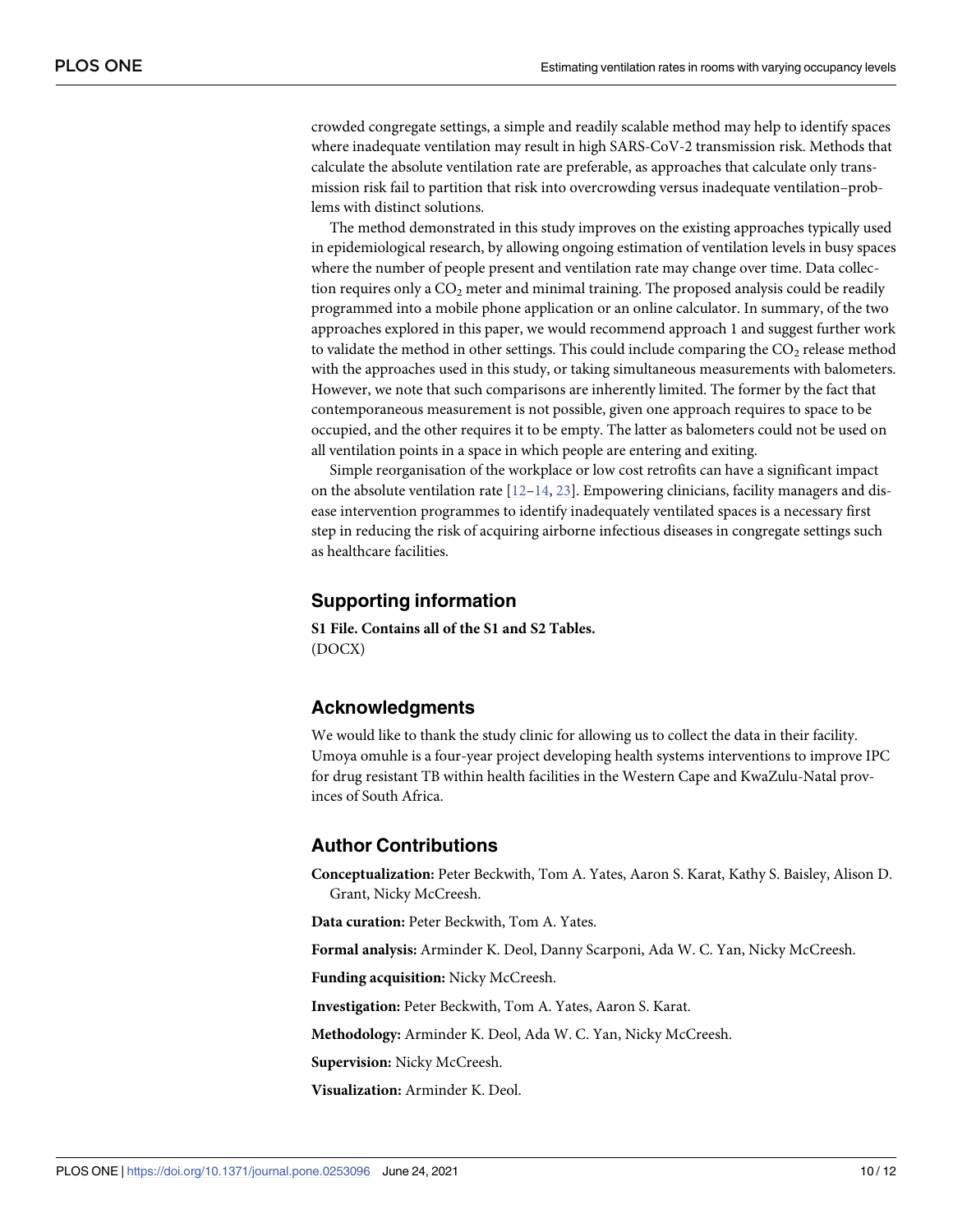- <span id="page-10-0"></span>**Writing – original draft:** Arminder K. Deol, Tom A. Yates, Aaron S. Karat, Alison D. Grant, Richard G. White, Nicky McCreesh.
- **Writing – review & editing:** Arminder K. Deol, Danny Scarponi, Peter Beckwith, Tom A. Yates, Aaron S. Karat, Kathy S. Baisley, Alison D. Grant, Richard G. White, Nicky McCreesh.

#### **References**

- **[1](#page-1-0).** World Health Organization. Coronavirus disease (COVID-19) Situation Report-174. 2020.
- **[2](#page-1-0).** WHO—World Health Organization. Advice for the public. 2020. Available at: [https://www.who.int/](https://www.who.int/emergencies/diseases/novel-coronavirus-2019/advice-for-public) [emergencies/diseases/novel-coronavirus-2019/advice-for-public.](https://www.who.int/emergencies/diseases/novel-coronavirus-2019/advice-for-public) Accessed 17 July 2020.
- **[3](#page-1-0).** Transmission of SARS-CoV-2: implications for infection prevention precautions. Available at: [https://](https://www.who.int/news-room/commentaries/detail/transmission-of-sars-cov-2-implications-for-infection-prevention-precautions) [www.who.int/news-room/commentaries/detail/transmission-of-sars-cov-2-implications-for-infection](https://www.who.int/news-room/commentaries/detail/transmission-of-sars-cov-2-implications-for-infection-prevention-precautions)[prevention-precautions](https://www.who.int/news-room/commentaries/detail/transmission-of-sars-cov-2-implications-for-infection-prevention-precautions). Accessed 16 July 2020.
- **4.** Li Y, Qian H, Hang J, Chen X, Hong L, Liang P, et al. Evidence for probable aerosol transmission of SARS-CoV-2 in a poorly ventilated restaurant. medRxiv 2020;:2020.04.16.20067728.
- **[5](#page-1-0).** Hamner L, Dubbel P, Capron I, Ross A, Jordan Amber, Lee J, et al. Morbidity and Mortality Weekly Report High SARS-CoV-2 Attack Rate Following Exposure at a Choir Practice-Skagit County, Washington, March 2020.
- **[6](#page-1-0).** WHO | Global tuberculosis report 2019. WHO 2020.
- **[7](#page-1-0).** WHO—World Health Organization. More than 140,000 die from measles as cases surge worldwide. 2019: 1. Available at: [https://www.who.int/news-room/detail/05-12-2019-more-than-140-000-die-from](https://www.who.int/news-room/detail/05-12-2019-more-than-140-000-die-from-measles-as-cases-surge-worldwide)[measles-as-cases-surge-worldwide.](https://www.who.int/news-room/detail/05-12-2019-more-than-140-000-die-from-measles-as-cases-surge-worldwide) Accessed 21 July 2020.
- **[8](#page-1-0).** Gelmanova IY, Keshavjee S, Golubchikova VT, Berezina VI, Strelis AK, Yanova GV, et al. Barriers to successful tuberculosis treatment in Tomsk, Russian Federation: Non-adherence, default and the acquisition of multidrug resistance. Bull World Health Organ 2007; 85:703–711. [https://doi.org/10.](https://doi.org/10.2471/blt.06.038331) [2471/blt.06.038331](https://doi.org/10.2471/blt.06.038331) PMID: [18026627](http://www.ncbi.nlm.nih.gov/pubmed/18026627)
- **9.** Gandhi NR, Weissman D, Moodley P, Ramathal M, Elson I, Kreiswirth BN, et al. Nosocomial Transmission of Extensively Drug-Resistant Tuberculosis in a Rural Hospital in South Africa. 2012.
- **[10](#page-1-0).** McCarthy KM, Scott LE, Gous N, Tellie M, Venter WDF, Stevens WS, et al. High incidence of latent tuberculous infection among South frican health workers: An urgent call for action. Int J Tuberc Lung Dis 2015; 19:647–653. <https://doi.org/10.5588/ijtld.14.0759> PMID: [25946353](http://www.ncbi.nlm.nih.gov/pubmed/25946353)
- **[11](#page-1-0).** Yates TA, Khan PY, Knight GM, Taylor JG, McHugh TD, Lipman M, et al. The transmission of Mycobacterium tuberculosis in high burden settings. Lancet Infect Dis 2016; 16:227–238. [https://doi.org/10.](https://doi.org/10.1016/S1473-3099(15)00499-5) [1016/S1473-3099\(15\)00499-5](https://doi.org/10.1016/S1473-3099(15)00499-5) PMID: [26867464](http://www.ncbi.nlm.nih.gov/pubmed/26867464)
- **[12](#page-9-0).** Escombe AR, Oeser CC, Gilman RH, Navincopa M, Ticona E, Pan W, et al. Natural ventilation for the prevention of airborne contagion. PLoS Med 2007; 4:0309–0317. [https://doi.org/10.1371/journal.pmed.](https://doi.org/10.1371/journal.pmed.0040068) [0040068](https://doi.org/10.1371/journal.pmed.0040068) PMID: [17326709](http://www.ncbi.nlm.nih.gov/pubmed/17326709)
- **[13](#page-8-0).** Taylor JG, Yates TA, Mthethwa M, Tanser F, Abubakar I, Altamirano H. Measuring ventilation and modelling M. tuberculosis transmission in indoor congregate settings, rural KwaZulu-Natal. Int J Tuberc Lung Dis 2016; 20:1155–1161. <https://doi.org/10.5588/ijtld.16.0085> PMID: [27510239](http://www.ncbi.nlm.nih.gov/pubmed/27510239)
- **[14](#page-1-0).** Escombe AR, Ticona E, Chávez-Pérez V, Espinoza M, Moore DAJ. Improving natural ventilation in hospital waiting and consulting rooms to reduce nosocomial tuberculosis transmission risk in a low resource setting. BMC Infect Dis 2019; 19.
- **[15](#page-1-0).** Atkinson J, Chartier Y, Pessoa-silva CL, Jensen P, Li Y. WHO Report: Natural Ventilation for Infection Control in Health-Care Settings. 2009.
- **[16](#page-1-0).** Menzies R, Schwartzman K, Loo V, Pasztor J. Measuring ventilation of patient care areas in hospitals description of a new protocol. Am J Respir Crit Care Med 1995; 152:1992–1999. [https://doi.org/10.](https://doi.org/10.1164/ajrccm.152.6.8520767) [1164/ajrccm.152.6.8520767](https://doi.org/10.1164/ajrccm.152.6.8520767) PMID: [8520767](http://www.ncbi.nlm.nih.gov/pubmed/8520767)
- **[17](#page-1-0).** Persily A, de Jonge L. Carbon dioxide generation rates for building occupants. Indoor Air 2017; 27:868–879. <https://doi.org/10.1111/ina.12383> PMID: [28321932](http://www.ncbi.nlm.nih.gov/pubmed/28321932)
- **[18](#page-1-0).** Riley EC, Murphy G, Riley RL. Airborne spread of measles in a suburban elementary school. Am J Epidemiol 1978; 107:421–432. <https://doi.org/10.1093/oxfordjournals.aje.a112560> PMID: [665658](http://www.ncbi.nlm.nih.gov/pubmed/665658)
- **[19](#page-1-0).** Rudnick SN, Milton DK. Risk of indoor airborne infection transmission estimated from carbon dioxide concentration. Indoor Air 2003; 13:237–245. <https://doi.org/10.1034/j.1600-0668.2003.00189.x> PMID: [12950586](http://www.ncbi.nlm.nih.gov/pubmed/12950586)